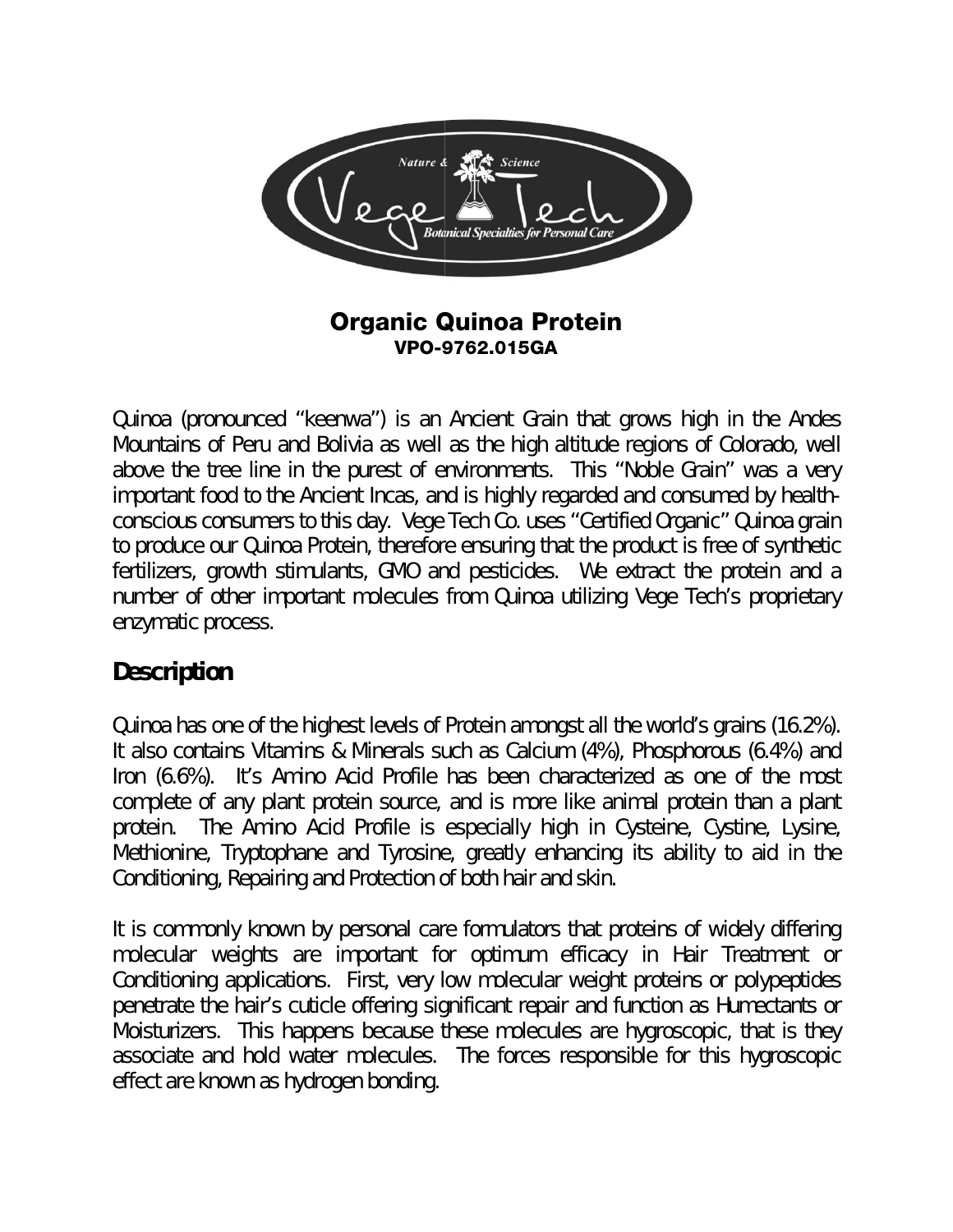Secondly, proteins with larger molecular weights greater than 10,000 are excellent Film-Formers, giving the appearance of Shine & Body to the hair. These large molecular weight proteins also effectively repair man made or environmental trauma to the hair such as Split Ends & Lateral Barbs. This repair is accomplished by reattaching the two separated Cuticle layers with a Protein layer between them. Finally, proteins of medium or intermediate sizes have some of the properties of both small and large protein molecules and commonly penetrate the surface of the hair shaft and hold moisture in as well as lay on the hair strand surface and add Shine and Combability.



Vege Tech Organic Quinoa Protein offers a naturally-based ALTERNATIVE to synthetic fixative resins by creating a nice, medium hold to hair spray formulations when used at levels >10%.

Its unique composition is effective as a Skin Hydrating Complex offering a combination of moisture-balancing and film-forming properties that work synergistically to give skin a smoother, more supple feel.

## **FEATURES & BENEFITS**

- Amazing Amino Acid Profile Similar to Animal Protein
- Very High Cysteine / Cystine Content
- Excellent Film Former with a Wide Molecular Weight Range
- Sourced from Pure Environments Free of Pesticides GMO
- Harvested using Sustainable & Ecologically Sound Crop Management

# **Physical Description**

One of the ways that hair care proteins attach to human hair is thought to be by disulfide bonds (Protein-S-S-hair). Human hair contains both cystine (hair-S-S-hair) and cysteine (hair-S-H) amino acids. Where (S) represents sulfur. Many proteins, including plant proteins also contain cystine and cysteine amino acids. It has been proposed that when human hair is treated with a protein the following two reactions can take place. These could covalently attach the exogenous protein to the hair.

- 1. hair-S-S-hair + protein-S-H -> protein-S-S-hair + hair-S-H
- 2. protein-S-S-protein + hair-S-H -> protein-S-S-hair + protein-S-H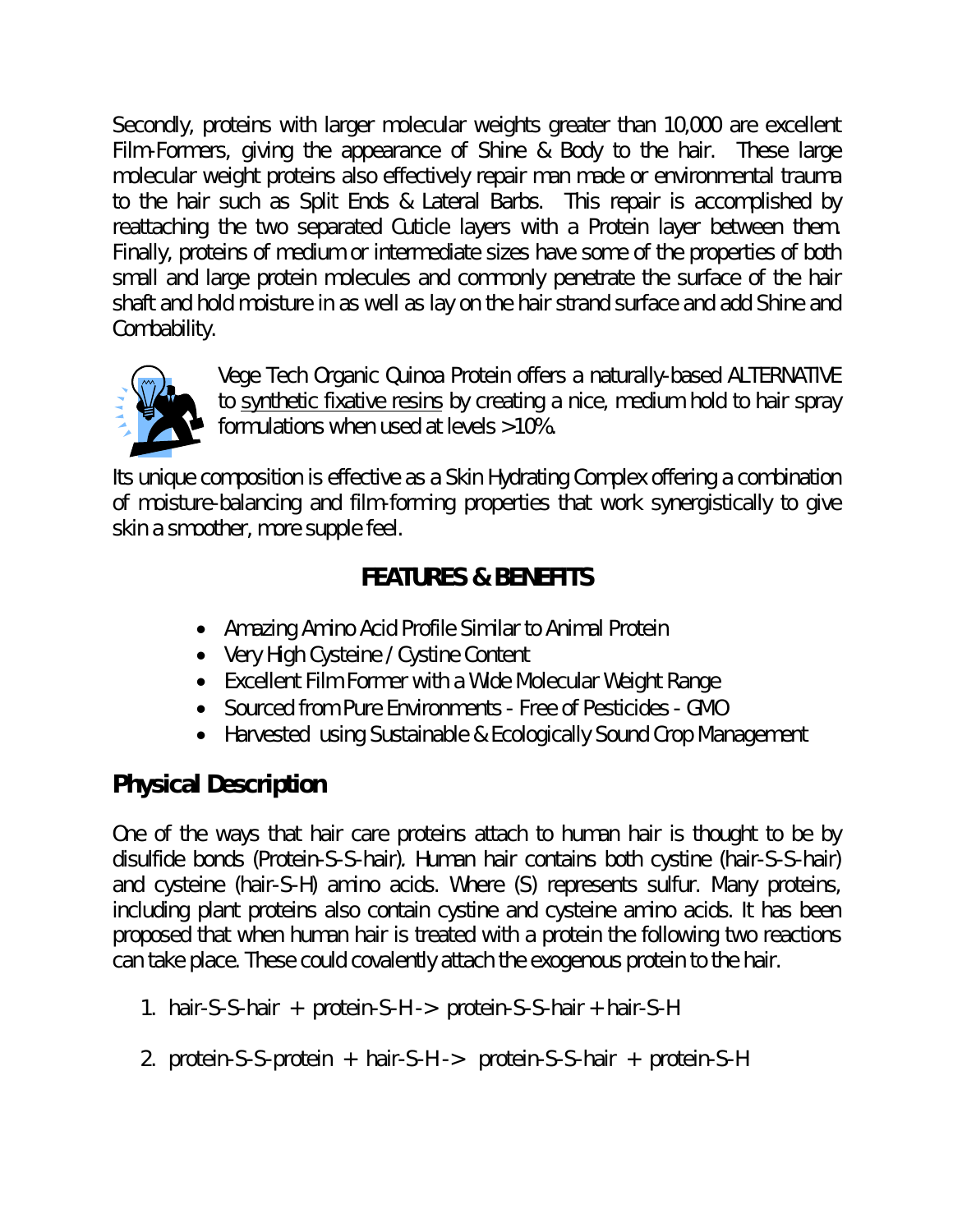However, a significant portion of the protein deposited on human hair by hair care products is adsorbed on the hair by non-covalent forces. These forces are either ionic or hydrophobic in nature. Adsorbed protein can be washed off<sup>1</sup>. The ionic interaction involves oppositely charged residues on opposing sides of the protein - protein interaction site. Hydrophobic interaction forces involve pairing of hydrophobic amino acids on opposing sides of the protein interaction site. Vege Tech Organic Quinoa protein is replete with both types of residues as well as having a high cysteine and cystine content.

## **Amino Acid Composition Comparisons**

Vege Tech Co. did a study of the abundances of Amino Acids in Organic Quinoa Protein compared to other proteins.

Please note that the study could not locate both cysteine and cystine data for these proteins. The data does exist but standard amino acid analysis procedure converts all the cystine to cysteine prior to hydrolysis and then preserves cysteine during hydrolysis by adding an anti-oxidant such as phenol. However the percentage for cysteine/cystine supports Quinoa Protein very well. Please remember that cystine is the dimmer of cysteine so one cystine equals 2 cysteines.

|                         | Quinoa <sup>1</sup> | <b>Bovine</b><br>Collagen <sup>2</sup> | Hair Keratin $3$ |
|-------------------------|---------------------|----------------------------------------|------------------|
| <b>Cysteine/Cystine</b> | 4.7                 | 0.1                                    | 1.3              |
| <b>Tyrosine</b>         | 5.6                 | 1.0                                    | 0.8              |
| <b>Tryptophane</b>      | 2.1                 | 0.6                                    | N/D              |
| Lysine                  | 12.9                | 4.5                                    | 3.6              |
| <b>Methionine</b>       | 4.7                 | 0.8                                    | 0.8              |

# **Amino Acid Composition Weight %**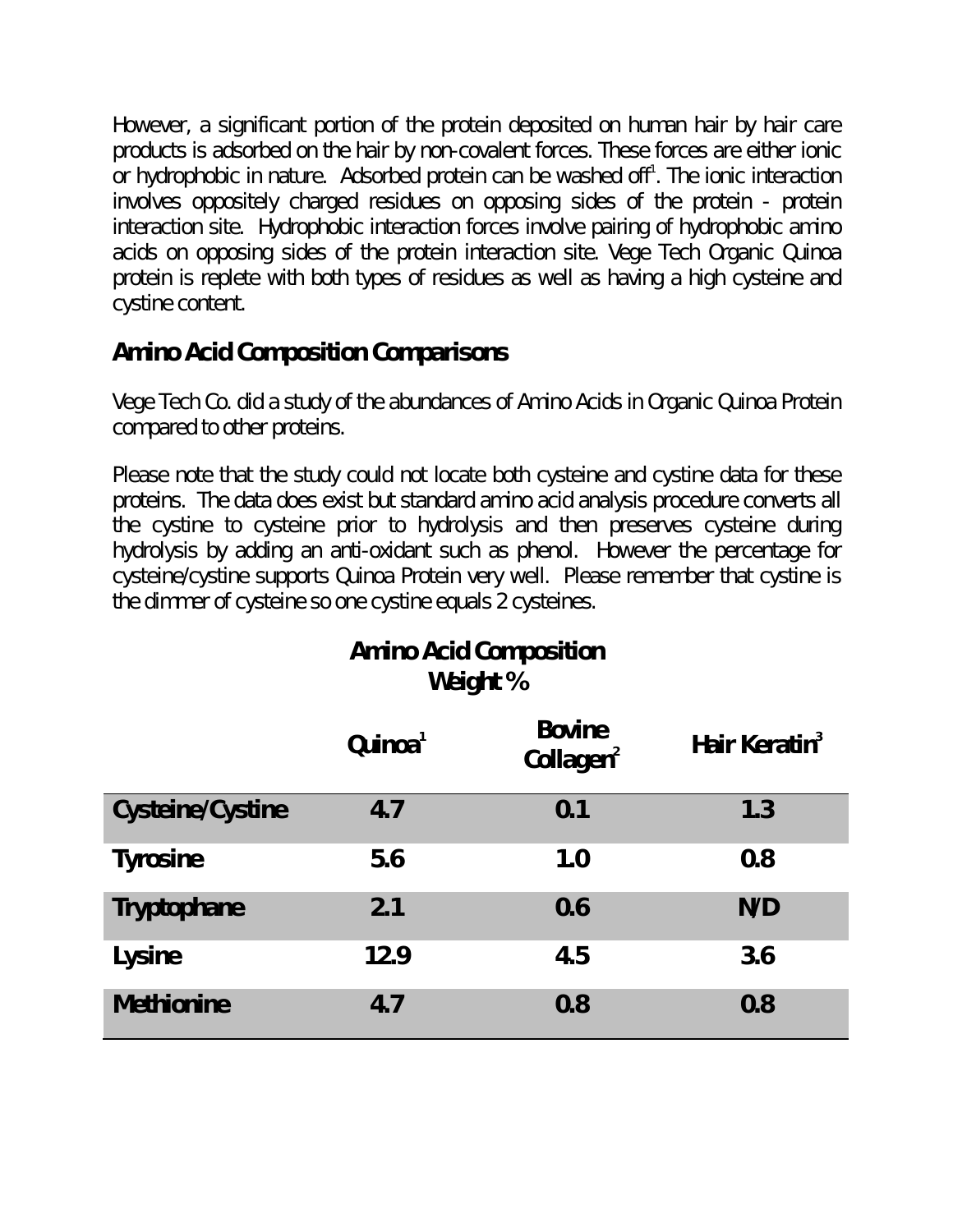### **References**

- 1. Soap, Perfume & Cosmetics Quinoa Quality, April 1998
- 2. Product Information Sheet on Crotein CAA/SF by Croda, Inc.
- 3. Product Information Sheet on Crotein HKP by Croda, Inc.

## **Analytical Material**

Vege Tech Company has analyzed our Organic Quinoa Protein molecular weights by gel filtration-sizing chromatography using computer controlled HPLC equipped with a Biosep SEC-Z000 300mm X 7.8 mm gel filtration column.

The chromatograms of Quinoa and the molecular weight standards are shown on the following page. The green trace is the Quinoa line. Comparing the Quinoa trace with the red or molecular weight standards line, it can be seen that the molecular weight distribution of Quinoa is unique. It contains significant amounts of each of the three molecular weight ranges discussed above. There is a large amount to protein with a molecular weight maximum at about 200,000 Daltons. This is very large. The chromatogram also shows a large peak at a molecular weight range of 11,000 - 7,000 daltons, these proteins are clearly in the intermediate range. Finally we can see a significant amount of protein in the small range. This range extends all the way down to the dipeptide size of about 300 Daltons.

Vege Tech Organic Quinoa Protein is unique among plant proteins because of its completeness and unique among all cosmetic ingredient proteins because it contains all three of the efficacious molecular weight ranges, not just one or two of the three as most animal proteins.

#### **References**

1. Relationship Between Collagen Hydrolysate Molecular Weight and Peptide Substantively to Hair, Journal of the Society of Cosmetic Chemists 42, 35 (1991)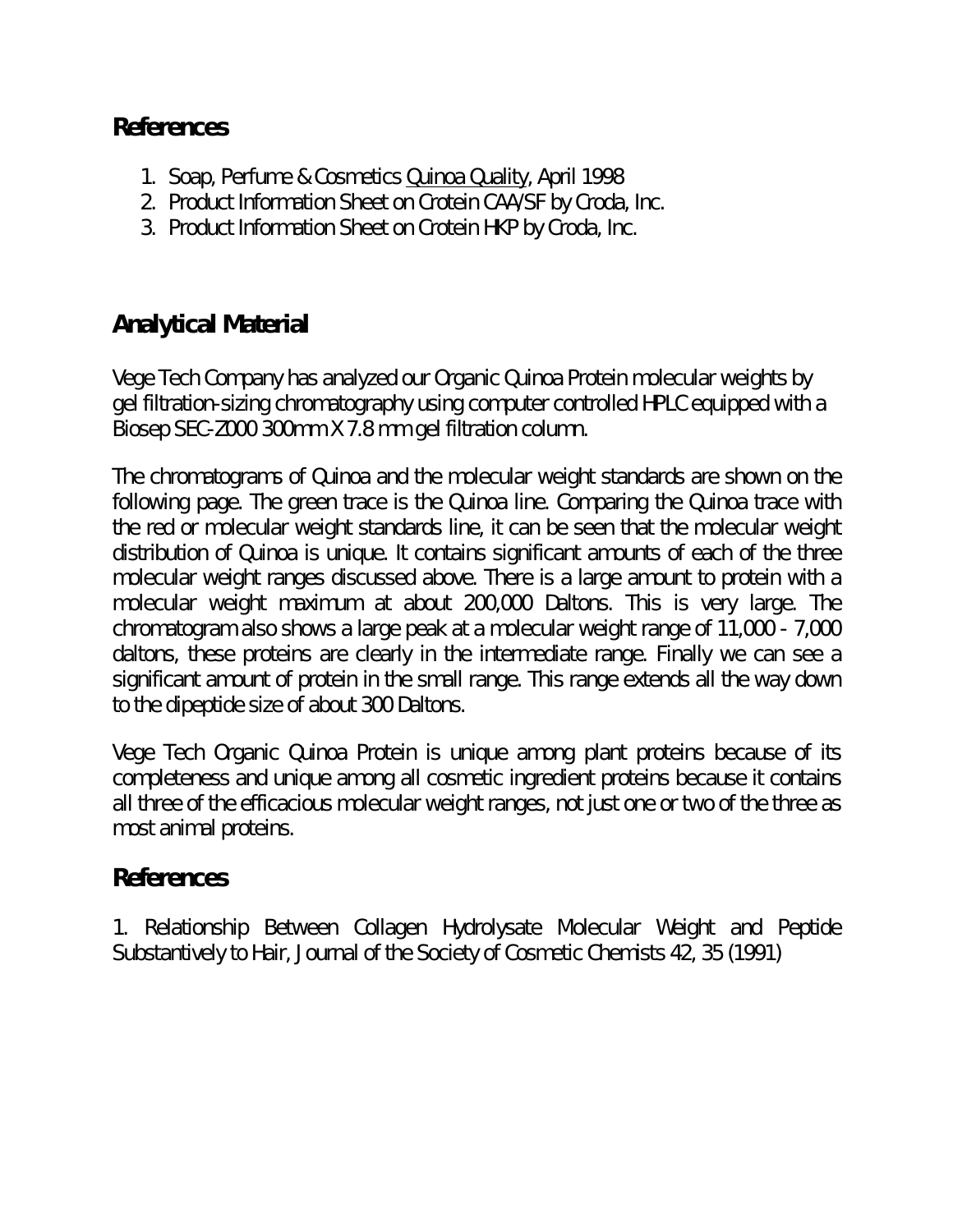# **Chromatograph Of Vege Tech Organic Quinoa Protein**



 $\alpha$ 

**Overlaid Traces: Normalized**